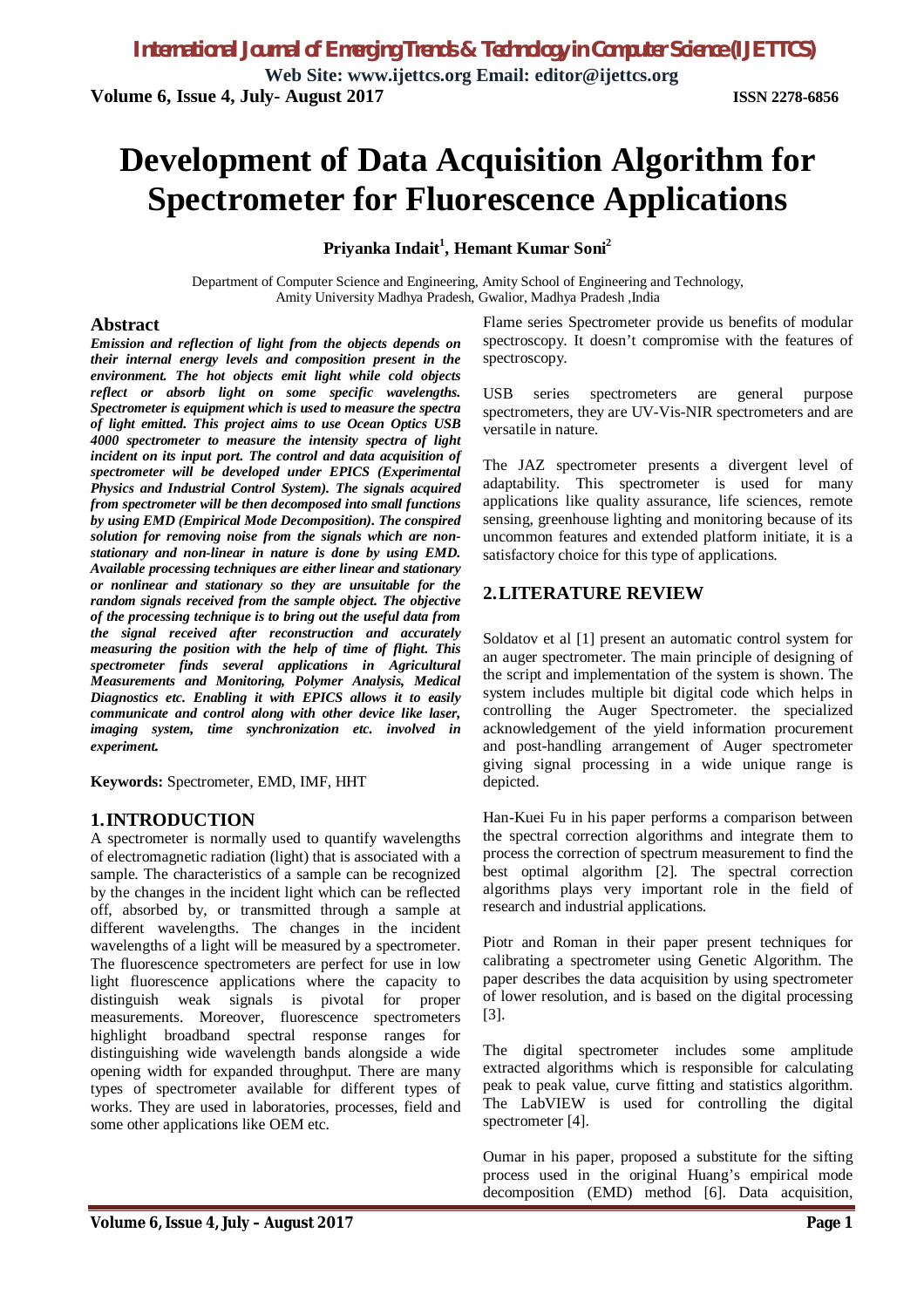### *International Journal of Emerging Trends & Technology in Computer Science (IJETTCS)*

**Web Site: www.ijettcs.org Email: editor@ijettcs.org Volume 6, Issue 4, July- August 2017 ISSN 2278-6856**

sequential control, supervisory control, closed-loop control and operational optimization are performed by using an open source software named Experimental Physics and Industrial Control System (EPICS). The present EPICS coordinated effort comprises of five U.S. research centers: Los Alamos National Laboratory, Argonne National Laboratory, Lawrence Berkeley Laboratory, the Superconducting Super Collider Laboratory, and the Continuous Electron Beam Accelerator Facility [5]. Harshal Chaudhari presents the review for enhancement of speech signals using Empirical Mode Decomposition (EMD) with its Intrinsic Mode Function's (IMF's) processing and inherited problem occurs during generation of IMF has been detected [7].

#### **3.OCEAN OPTICS USB 4000 SPECTROMETER**

The USB 4000 spectrometer is the advanced version of the USB 2000+ spectrometer. It incorporates advanced features for highly spectral response and optical resolution. The leading features of this spectrometer include advance detector and high speed powerful electronics.

The USB 4000 interfaces to computer through USB 2.0 or RS-232. Information unique to every spectrometer is customized into a memory chip on the USB4000; the spectroscopy working programming peruses these qualities for simple setup and hot swapping among PCs, regardless of whether they keep running on Linux, Mac or Windows working frameworks. The USB4000 works from +5V control, given through the USB, or from a different power supply and a RS-232 interface.



**Figure 1:** Ocean Optics USB 4000 Fiber Optic Spectrometer Optical Bench

#### **4.PROBLEM DEFINITION**

In a spectrometer, the light is made to fall on a grating which separates different wavelengths into spectrum. These wavelengths are incident at different positions of linear CCD, which is then sent to the computer via USB interface for further processing. In our proposed work, the signal acquired is further analyzed by using signal decomposition technique known as EMD. EMD is used for de-noising, signal enhancement and economic data analysis. We have many advantages of using EMD i.e. they are adequate for both non-linear and non-stationary data and it gives sharp spectrum.

#### **5.SOFTWARE USED**

#### **Oceanview Software**

OceanView software is Java based spectroscopy software. To work out with spectrometer, the software impart good stability, settings for the ingenuity of the users, various features for devices and other features like saving and loading data.

The communication between computer and spectrometer is done by using USB cable. OceanView has the capability to communicate with multiple spectrometers with different acquisition parameters. The spectra of the light from each and every spectrometer is represented graphically and numerically is given by the software. We can collect and combine data from more than one sources for various measurements like monitoring of processes, dual beam referencing.

#### **6.TAKING INPUT FROM SPECTROMETER**

The first step in the process of taking input from the spectrometer is, the light is incident on the narrow aperture called as entrance slit of the spectrometer through optical fiber cable which will get reflected through the collimator and directed on to the grating. The light after directed on to grating, gets dispersed into spectral components.

The fundamental working of the spectrometer is to take light through a light source, break light into its spectral components, digitization of the signals using various function of wavelengths and at last read these signals and display it through computer.

#### **7.TECHNIQUE USED TO PROCESS SIGNALS**

#### **Empirical Mode Decomposition**

EMD is a key feature of HHT, which provides analytical basis functions for the decomposition of the original backecho flaw signal into a set of some functions (IMF). The basic idea of the Empirical Mode Decomposition is a simple assumption that any data consists of different simple intrinsic modes of oscillation. At any given time, the data may have many different coexisting modes of oscillations, one superimposing on the others. The result is the final complicated data. Each of these oscillatory modes is represented by an intrinsic mode function (IMF) with the following definition: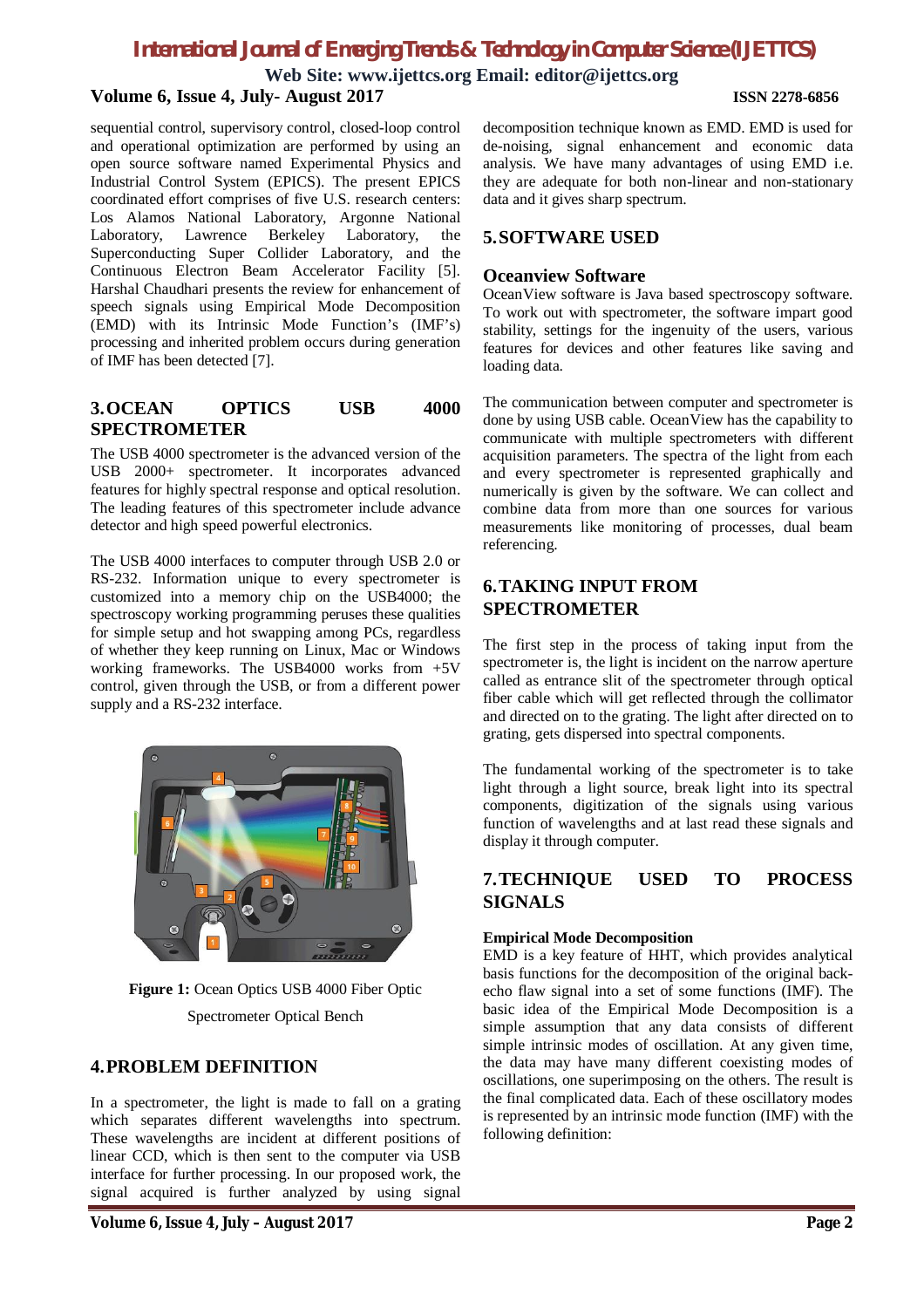## *International Journal of Emerging Trends & Technology in Computer Science (IJETTCS)*

**Web Site: www.ijettcs.org Email: editor@ijettcs.org**

#### **Volume 6, Issue 4, July- August 2017 ISSN 2278-6856**

- In the whole dataset, the number of extrema and the number of zero-crossings must either equal or differ at most by one, and
- At any point, the mean value of the envelope defined by the local maxima and the envelope defined by the local minima is zero.

Mathematically, the original signal  $f(t)$  is decomposed through EMD as follows:

$$
f(t) = \sum_{i=0}^{n} h_i(t) + r_i(t) \quad \dots (1)
$$

Where  $h_n(t)$  denotes the n<sup>th</sup> IMF and  $r_n(t)$  denotes the residue function.

To decompose the signal f(t), first, identify the local extrema (peaks). Connect the local maxima points with cubic spline interpolation, to get the upper envelope. Repeat the previous step for local minima points to get the lower envelope. The mean of both of the envelopes is calculated as  $m_n(t)$ . The mean is subtracted from the original data *f(t)* to get the first IMF.

$$
h_i(t) = f(t) - m_i(t)
$$
 ... (2)

If the above function  $h_i(t)$  does not satisfy the above stated definition of IMF, such function is known as protoIMF and this is considered as new data and same process is simply executed to  $h_i(t)$  until it reaches the definition of IMF.

When such a  $h_i(t)$  satisfies the IMF definition, it is considered as the 1<sup>st</sup> IMF. This IMF is separated from the original signal to get the residue *ri(t)*.

$$
r_i(t) = f(t) - h_i(t) \quad \dots (3)
$$

Since the residue  $r_i(t)$  still contains the

longer frequency variations in the data, it is treated as new data and subjected to the same sifting process as above. The process is repeated until  $r_i(t)$  becomes monotonic function from which no more IMFs can be extracted.





#### **8.CONCLUSION**

In signal processing, decreasing noise and expanding signal-to-noise are fundamental steps expected to recognize the smallest focus levels of an analyte of intrigue. The Boxcar Width of the signal should be kept low because it does not smooth out the spectral features and the averages are set to high. The signal to noise ratio, signal and noise of spectrometer vary from one spectrometer to another, the system design of the spectrometer and software settings can help in maximizing the signal to noise ratio.

Empirical Mode decomposition is the technique used for the decomposition of signals acquired as the inputs. EMD is useful for highly non linear and non-stationary signals so the technique should be justifiable with the signal.

#### **References**

- [1] A.I. Soldatov,E.L. Loginov,M.A. Kostina,P.V. Sorokin,N.V. Kopysova, and S.I. Bortalevich, "AN AUGER SPECTROMETER CONTROL SYSTEM," International Siberian Conference on Control and Communications (SIBCON), 2016.
- [2] Han-Kuei Fu, Yen-Liang Liu, Tzung-Te Chen, Chien-Ping Wang, And Pei-Ting Chou, "The Study Of Spectral Correction Algorithm Of Charge-Coupled Device Array Spectrometer," IEEE Transactions On Electron Devices, VOL. 61, NO. 11, NOVEMBER 2014.
- [3] Czak And Roman Z. Morawski, "Calibration Of A Spectrometer Using A Genetic Algorithm," IEEE Transactions On Instrumentation And Measurement, VOL. 49, NO. 2, APRIL 2000.